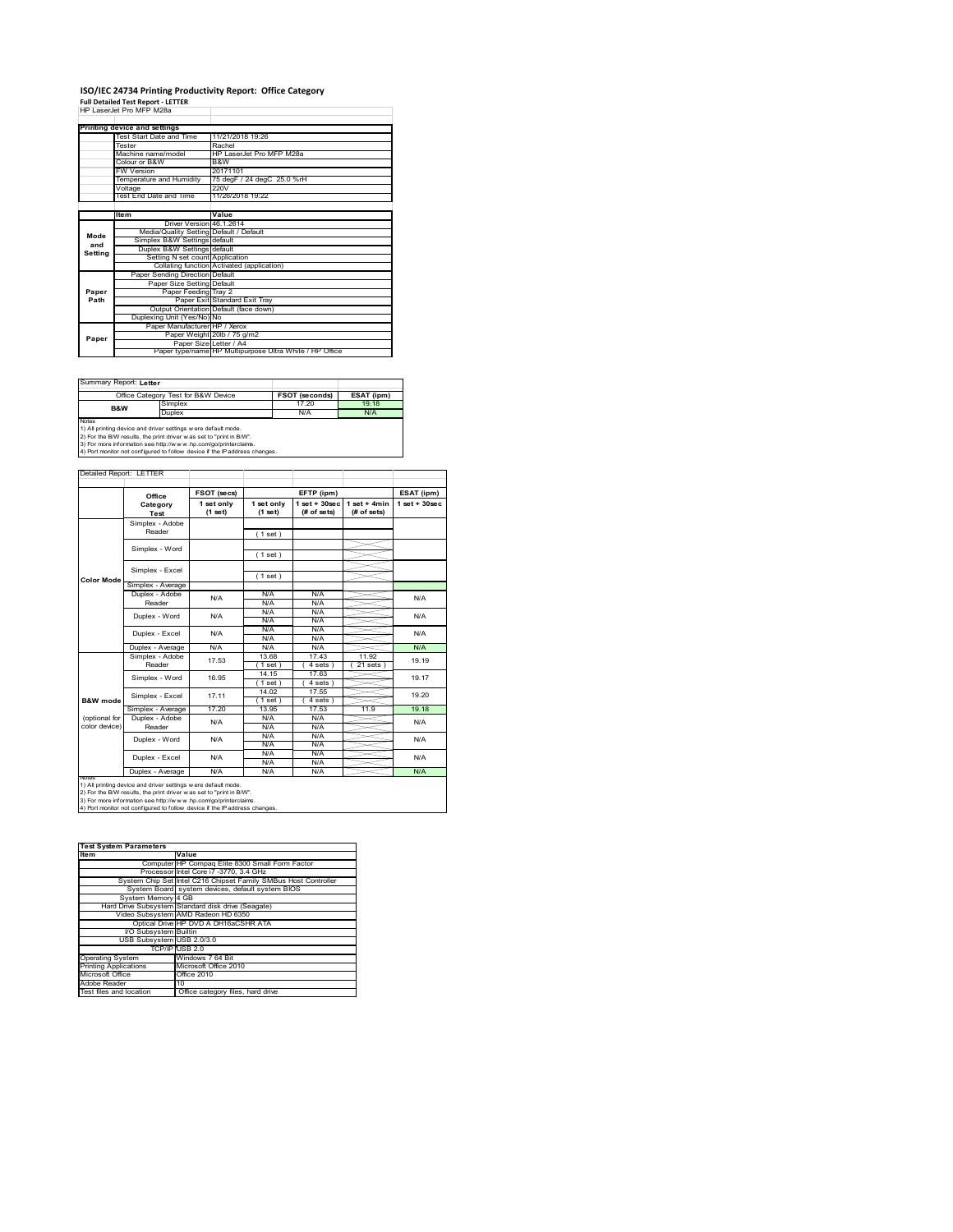### **ISO/IEC 24734 Printing Productivity Report: Office Category Full Detailed Test Report ‐ A4** HP LaserJet Pro MFP M28a

|         | HP Laser let Pro MFP M28a               |                                                         |
|---------|-----------------------------------------|---------------------------------------------------------|
|         |                                         |                                                         |
|         | Printing device and settings            |                                                         |
|         | Test Start Date and Time                | 11/21/2018 19:26                                        |
|         | Tester                                  | Rachel                                                  |
|         | Machine name/model                      | HP LaserJet Pro MFP M28a                                |
|         | Colour or B&W                           | B&W                                                     |
|         | <b>FW Version</b>                       | 20171101                                                |
|         | Temperature and Humidity                | 75 degF / 24 degC 25.0 %rH                              |
|         | Voltage                                 | 220V                                                    |
|         | Test End Date and Time                  | 11/26/2018 19:22                                        |
|         |                                         |                                                         |
|         | Item                                    | Value                                                   |
|         | Driver Version 46.1.2614                |                                                         |
| Mode    | Media/Quality Setting Default / Default |                                                         |
| and     | Simplex B&W Settings default            |                                                         |
| Setting | Duplex B&W Settings default             |                                                         |
|         | Setting N set count Application         |                                                         |
|         |                                         | Collating function Activated (application)              |
|         | Paper Sending Direction Default         |                                                         |
|         | Paper Size Setting Default              |                                                         |
| Paper   | Paper Feeding Tray 2                    |                                                         |
| Path    |                                         | Paper Exit Standard Exit Trav                           |
|         |                                         | Output Orientation Default (face down)                  |
|         | Duplexing Unit (Yes/No) No              |                                                         |
|         | Paper Manufacturer HP / Xerox           |                                                         |
| Paper   |                                         | Paper Weight 20lb / 75 g/m2                             |
|         | Paper Size Letter / A4                  |                                                         |
|         |                                         | Paper type/name HP Multipurpose Ultra White / HP Office |

Summary Report: **A4**

| <b>BUGILILIGIY INSPOIL A HA</b>                                                                                                                                                                                                                                                                  |                                     |                       |            |  |  |  |
|--------------------------------------------------------------------------------------------------------------------------------------------------------------------------------------------------------------------------------------------------------------------------------------------------|-------------------------------------|-----------------------|------------|--|--|--|
|                                                                                                                                                                                                                                                                                                  | Office Category Test for B&W Device | <b>FSOT (seconds)</b> | ESAT (ipm) |  |  |  |
| B&W                                                                                                                                                                                                                                                                                              | Simplex                             | 17.83                 | 18.30      |  |  |  |
|                                                                                                                                                                                                                                                                                                  | Duplex                              | N/A                   | N/A        |  |  |  |
| <b>Notes</b>                                                                                                                                                                                                                                                                                     |                                     |                       |            |  |  |  |
| 1) All printing device and driver settings w ere default mode.<br>and the contract of the contract of the contract of the contract of the contract of the contract of the contract of the contract of the contract of the contract of the contract of the contract of the contract of the contra |                                     |                       |            |  |  |  |

1) All printing device and driver settings were default mode.<br>2) For the B/W results, the print driver was set to "print in B/W".<br>3) For more information see http://www.hp.com/go/printerclaims.<br>4) Port monitor not configur

|                                | Office                    | FSOT (secs)           |                       | EFTP (ipm)                       |                               | ESAT (ipm)         |
|--------------------------------|---------------------------|-----------------------|-----------------------|----------------------------------|-------------------------------|--------------------|
|                                | Category<br>Test          | 1 set only<br>(1 set) | 1 set only<br>(1 set) | $1$ set $+30$ sec<br>(# of sets) | $1$ set + 4min<br>(# of sets) | $1$ set + $30$ sec |
|                                | Simplex - Adobe<br>Reader |                       | (1 set)               |                                  |                               |                    |
|                                | Simplex - Word            |                       | (1 set)               |                                  |                               |                    |
| Colour<br>Mode                 | Simplex - Excel           |                       | (1 set)               |                                  |                               |                    |
|                                | Simplex - Average         |                       |                       |                                  |                               |                    |
|                                | Duplex - Adobe<br>Reader  | N/A                   | N/A<br>N/A            | N/A<br>N/A                       |                               | N/A                |
|                                | Duplex - Word             | N/A                   | N/A<br>N/A            | N/A<br>N/A                       |                               | N/A                |
|                                | Duplex - Excel            | N/A                   | N/A<br>N/A            | N/A<br>N/A                       |                               | N/A                |
|                                | Duplex - Average          | N/A                   | N/A                   | N/A                              |                               | N/A                |
|                                | Simplex - Adobe<br>Reader | 18 23                 | 13.16<br>$1$ set $)$  | 16.67<br>4 sets 1                | 17.93<br>$20$ sets $)$        | 18.31              |
|                                | Simplex - Word            | 17.53                 | 13.68<br>$1$ set)     | 16.87<br>4 sets)                 |                               | 18.32              |
| <b>B&amp;W</b> mode            | Simplex - Excel           | 17 73                 | 13.53<br>$1$ set)     | 16.80<br>$4 sets$ )              |                               | 18 29              |
|                                | Simplex - Average         | 17.8                  | 13.45                 | 16.78                            | 17.9                          | 18.30              |
| (optional for<br>color device) | Duplex - Adobe<br>Reader  | N/A                   | N/A<br>N/A            | N/A<br>N/A                       |                               | N/A                |
|                                | Duplex - Word             | N/A                   | N/A<br>N/A            | N/A<br>N/A                       |                               | N/A                |
|                                | Duplex - Excel            | N/A                   | N/A<br>N/A            | N/A<br>N/A                       |                               | N/A                |
|                                | Duplex - Average          | N/A                   | N/A                   | N/A                              |                               | N/A                |

1) All printing device and driver settings were default mode.<br>2) For the B/W results, the print driver was set to "print in B/W".<br>3) For more information see http://www.hp.com/go/printerclaims.<br>4) Port monitor not configur

| <b>Test System Parameters</b> |                                                                 |  |  |  |
|-------------------------------|-----------------------------------------------------------------|--|--|--|
| <b>Item</b>                   | Value                                                           |  |  |  |
|                               | Computer HP Compaq Elite 8300 Small Form Factor                 |  |  |  |
|                               | Processor Intel Core i7 -3770, 3.4 GHz                          |  |  |  |
|                               | System Chip Set Intel C216 Chipset Family SMBus Host Controller |  |  |  |
|                               | System Board system devices, default system BIOS                |  |  |  |
| System Memory 4 GB            |                                                                 |  |  |  |
|                               | Hard Drive Subsystem Standard disk drive (Seagate)              |  |  |  |
|                               | Video Subsystem AMD Radeon HD 6350                              |  |  |  |
|                               | Optical Drive HP DVD A DH16aCSHR ATA                            |  |  |  |
| <b>VO Subsystem Builtin</b>   |                                                                 |  |  |  |
| USB Subsystem USB 2.0/3.0     |                                                                 |  |  |  |
|                               | TCP/IP USB 2.0                                                  |  |  |  |
| <b>Operating System</b>       | Windows 7 64 Bit                                                |  |  |  |
| <b>Printing Applications</b>  | Microsoft Office 2010                                           |  |  |  |
| Microsoft Office              | Office 2010                                                     |  |  |  |
| Adobe Reader                  | 10                                                              |  |  |  |
| Test files and location       | Office category files, hard drive                               |  |  |  |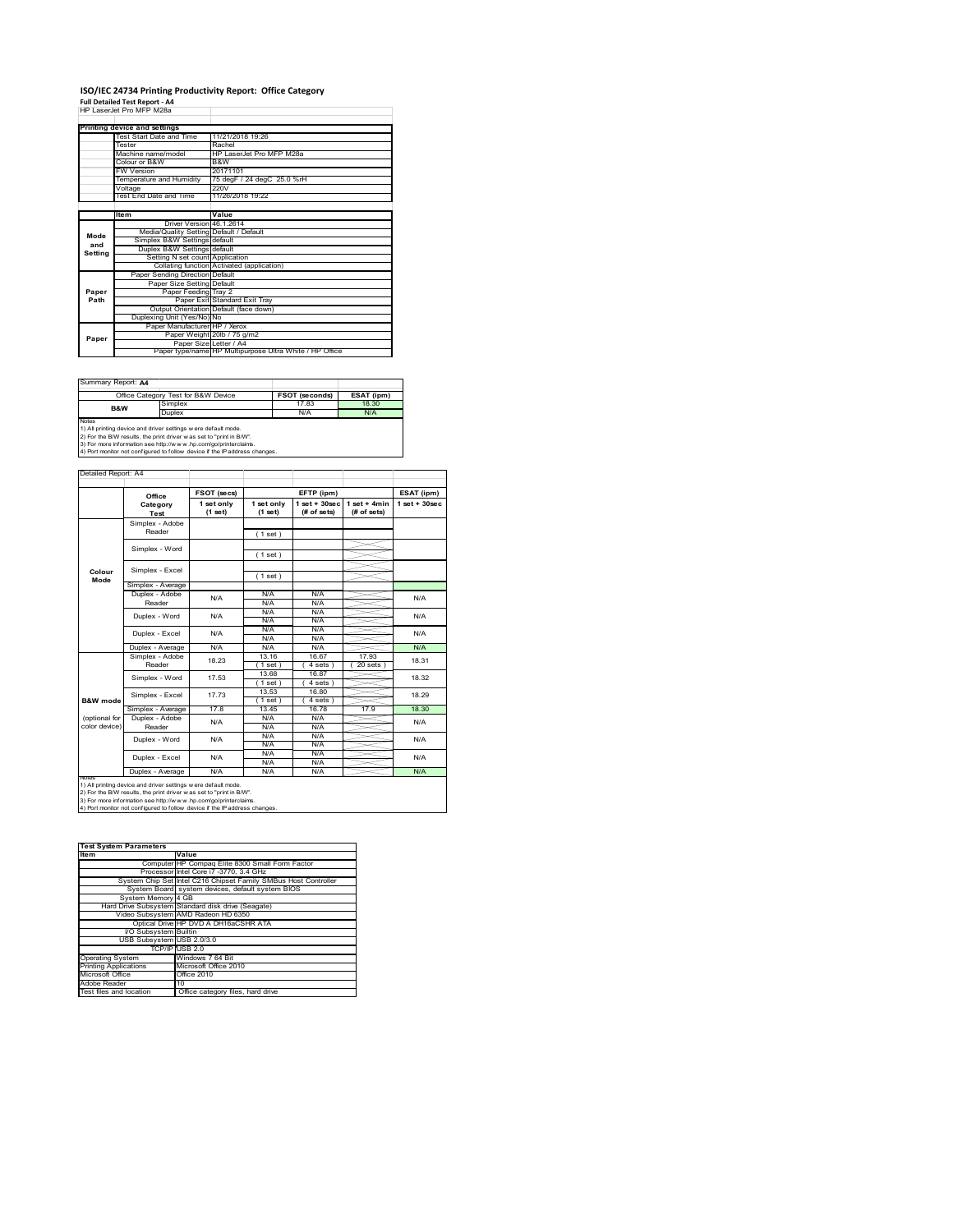## **ISO/IEC 24734 Printing Productivity Report: Office Category Feature Performance Full Report ‐ Office Feature Performance Test** HP LaserJet Pro MFP M28a

|         | Printing device and settings            |                                                         |  |
|---------|-----------------------------------------|---------------------------------------------------------|--|
|         | Test Start Date and Time                | 11/21/2018 19:26                                        |  |
|         | Tester                                  | Rachel                                                  |  |
|         | Machine name/model                      | HP Laser let Pro MFP M28a                               |  |
|         | Colour or B&W                           | B&W                                                     |  |
|         | <b>FW Version</b>                       | 20171101                                                |  |
|         | Temperature and Humidity                | 75 degF / 24 degC 25.0 %rH                              |  |
|         | Voltage                                 | 220V                                                    |  |
|         | Test End Date and Time                  | 11/26/2018 19:22                                        |  |
|         |                                         |                                                         |  |
|         | <b>Item</b>                             | Value                                                   |  |
|         | Driver Version 46.1.2614                |                                                         |  |
| Mode    | Media/Quality Setting Default / Default |                                                         |  |
| and     | Simplex B&W Settings default            |                                                         |  |
| Setting | Duplex B&W Settings default             |                                                         |  |
|         | Setting N set count Application         |                                                         |  |
|         |                                         | Collating function Activated (application)              |  |
|         | Paper Sending Direction Default         |                                                         |  |
|         | Paper Size Setting Default              |                                                         |  |
| Paper   | Paper Feeding Tray 2                    |                                                         |  |
| Path    |                                         | Paper Exit Standard Exit Tray                           |  |
|         |                                         | Output Orientation Default (face down)                  |  |
|         | Duplexing Unit (Yes/No) No              |                                                         |  |
|         | Paper Manufacturer HP / Xerox           |                                                         |  |
| Paper   |                                         | Paper Weight 20lb / 75 g/m2                             |  |
|         | Paper Size Letter / A4                  |                                                         |  |
|         |                                         | Paper type/name HP Multipurpose Ultra White / HP Office |  |

٦

| <b>ISO Print Productivity Report: Feature Performance Test Summary</b>                                                                                                                                                                                                                      |               |                                      |                                      |  |
|---------------------------------------------------------------------------------------------------------------------------------------------------------------------------------------------------------------------------------------------------------------------------------------------|---------------|--------------------------------------|--------------------------------------|--|
| <b>Printing Modes</b>                                                                                                                                                                                                                                                                       |               | <b>Feature Performance Ratio</b>     |                                      |  |
| (Feature Adobe Reader - Office test file)                                                                                                                                                                                                                                                   |               | FSOT (base)<br><b>FSOT (feature)</b> | <b>ESAT (feature)</b><br>ESAT (base) |  |
| A5, Landscape Feed, Simplex, Colour                                                                                                                                                                                                                                                         | Simplex       |                                      |                                      |  |
| A5, Portrait Feed, Simplex, Colour                                                                                                                                                                                                                                                          | Simplex       |                                      |                                      |  |
| Legal, Simplex, Colour                                                                                                                                                                                                                                                                      | Simplex       |                                      |                                      |  |
| Legal, Duplex, Colour                                                                                                                                                                                                                                                                       | <b>Duplex</b> |                                      |                                      |  |
| A4, 1200 dpi, Simplex, Colour                                                                                                                                                                                                                                                               | Simplex       |                                      |                                      |  |
| Letter, 1200 dpi, Simplex, Colour                                                                                                                                                                                                                                                           | Simplex       |                                      |                                      |  |
| A4. General Office. Simplex. Colour                                                                                                                                                                                                                                                         | Simplex       |                                      |                                      |  |
| Letter, General Office, Simplex, Colour                                                                                                                                                                                                                                                     | Simplex       |                                      |                                      |  |
| A5. Landscape Feed. Simplex. B/W                                                                                                                                                                                                                                                            | Simplex       |                                      |                                      |  |
| A5, Portrait Feed, Simplex, B/W                                                                                                                                                                                                                                                             | Simplex       | 43%                                  | 37%                                  |  |
| Legal, Simplex, B/W                                                                                                                                                                                                                                                                         | Simplex       |                                      |                                      |  |
| Legal, Duplex, B/W                                                                                                                                                                                                                                                                          | <b>Duplex</b> |                                      |                                      |  |
| A4. 1200 dpi. Simplex, B/W                                                                                                                                                                                                                                                                  | Simplex       |                                      |                                      |  |
| Letter, 1200 dpi, Simplex, B/W                                                                                                                                                                                                                                                              | Simplex       |                                      |                                      |  |
| A4, General Office, Simplex, B/W                                                                                                                                                                                                                                                            | Simplex       |                                      |                                      |  |
| Letter, General Office, Simplex, B/W                                                                                                                                                                                                                                                        | Simplex       |                                      |                                      |  |
| Notes<br>1) All printing device and driver settings w ere default mode.<br>2) Test conducted with 8-paper Office Feature Performance file.<br>3) For more information see http://www.hp.com/go/printerclaims.<br>4) Port monitor not configured to follow device if the IP address changes. |               |                                      |                                      |  |

| Feature Performance Full Report - Feature Printing Mode: 'Office' Feature Performance Test                                                                                                                                                                                                 |                            |                           |                      |                                  |                                                |                                      |
|--------------------------------------------------------------------------------------------------------------------------------------------------------------------------------------------------------------------------------------------------------------------------------------------|----------------------------|---------------------------|----------------------|----------------------------------|------------------------------------------------|--------------------------------------|
| <b>Printing Modes</b>                                                                                                                                                                                                                                                                      |                            | <b>Base Printing Mode</b> |                      | <b>Feature Performance</b>       |                                                |                                      |
| Feature Adobe Reader - Office<br>test file (8-page)                                                                                                                                                                                                                                        | <b>FSOT</b><br><b>Base</b> | <b>ESAT</b><br>Base       | 1 set<br>FSOT (secs) | $1$ set $+30$ sec.<br>ESAT (ipm) | <b>FSOT (base)</b><br><b>FSOT</b><br>(feature) | <b>ESAT (feature)</b><br>ESAT (base) |
| A5, Landscape Feed, Simplex, Colour                                                                                                                                                                                                                                                        |                            |                           |                      |                                  |                                                |                                      |
| A5, Portrait Feed, Simplex, Colour                                                                                                                                                                                                                                                         |                            |                           |                      |                                  |                                                |                                      |
| Legal, Simplex, Colour                                                                                                                                                                                                                                                                     |                            |                           |                      |                                  |                                                |                                      |
| Legal, Duplex, Colour                                                                                                                                                                                                                                                                      |                            |                           |                      |                                  |                                                |                                      |
| A4, 1200 dpi, Simplex, Colour                                                                                                                                                                                                                                                              |                            |                           |                      |                                  |                                                |                                      |
| Letter, 1200 dpi, Simplex, Colour                                                                                                                                                                                                                                                          |                            |                           |                      |                                  |                                                |                                      |
| A4, General Office, Simplex, Colour                                                                                                                                                                                                                                                        |                            |                           |                      |                                  |                                                |                                      |
| Letter, General Office, Simplex, Colour                                                                                                                                                                                                                                                    |                            |                           |                      |                                  |                                                |                                      |
| A5, Landscape Feed, Simplex, B/W                                                                                                                                                                                                                                                           | 31.76                      | 18.33                     |                      |                                  |                                                |                                      |
| A5, Portrait Feed, Simplex, B/W                                                                                                                                                                                                                                                            | 31 76                      | 18.33                     | 75.2                 | 70                               | 43%                                            | 37%                                  |
| Legal, Simplex, B/W                                                                                                                                                                                                                                                                        |                            |                           |                      |                                  |                                                |                                      |
| Legal, Duplex, B/W                                                                                                                                                                                                                                                                         |                            |                           |                      |                                  |                                                |                                      |
| A4, 1200 dpi, Simplex, B/W                                                                                                                                                                                                                                                                 | 31.76                      | 18.33                     |                      |                                  |                                                |                                      |
| Letter, 1200 dpi, Simplex, B/W                                                                                                                                                                                                                                                             |                            |                           |                      |                                  |                                                |                                      |
| A4. General Office. Simplex. B/W                                                                                                                                                                                                                                                           | 31.76                      | 18.33                     |                      |                                  |                                                |                                      |
| Letter, General Office, Simplex, B/W                                                                                                                                                                                                                                                       |                            |                           |                      |                                  |                                                |                                      |
| Notes<br>1) All printing device and driver settings w ere default mode.<br>2) Test conducted with 8-paper Office Feature Performance file<br>3) For more information see http://www.hp.com/go/printerclaims.<br>4) Port monitor not configured to follow device if the IP address changes. |                            |                           |                      |                                  |                                                |                                      |

|           | <b>Test System Parameters</b> |                                                                 |
|-----------|-------------------------------|-----------------------------------------------------------------|
|           | Item                          | Value                                                           |
|           |                               | Computer HP Compaq Elite 8300 Small Form Factor                 |
|           |                               | Processor Intel Core i7 -3770, 3.4 GHz                          |
|           |                               | System Chip Set Intel C216 Chipset Family SMBus Host Controller |
|           |                               | System Board system devices, default system BIOS                |
| Test      | System Memory 4 GB            |                                                                 |
| System    |                               | Hard Drive Subsystem Standard disk drive (Seagate)              |
|           |                               | Video Subsystem AMD Radeon HD 6350                              |
|           |                               | Optical Drive HP DVD A DH16aCSHR ATA                            |
|           | I/O Subsystem Builtin         |                                                                 |
|           | USB Subsystem USB 2.0/3.0     |                                                                 |
| <b>VO</b> |                               | TCP/IPIUSB 2.0                                                  |
|           | <b>Operating System</b>       | Windows 7 64 Bit                                                |
|           | <b>Printing Applications</b>  | Microsoft Office 2010                                           |
|           | Software Microsoft Office     | Office 2010                                                     |
|           | Adobe Reader                  | 10                                                              |
|           | Test files and location       | Office category files, hard drive                               |
|           |                               |                                                                 |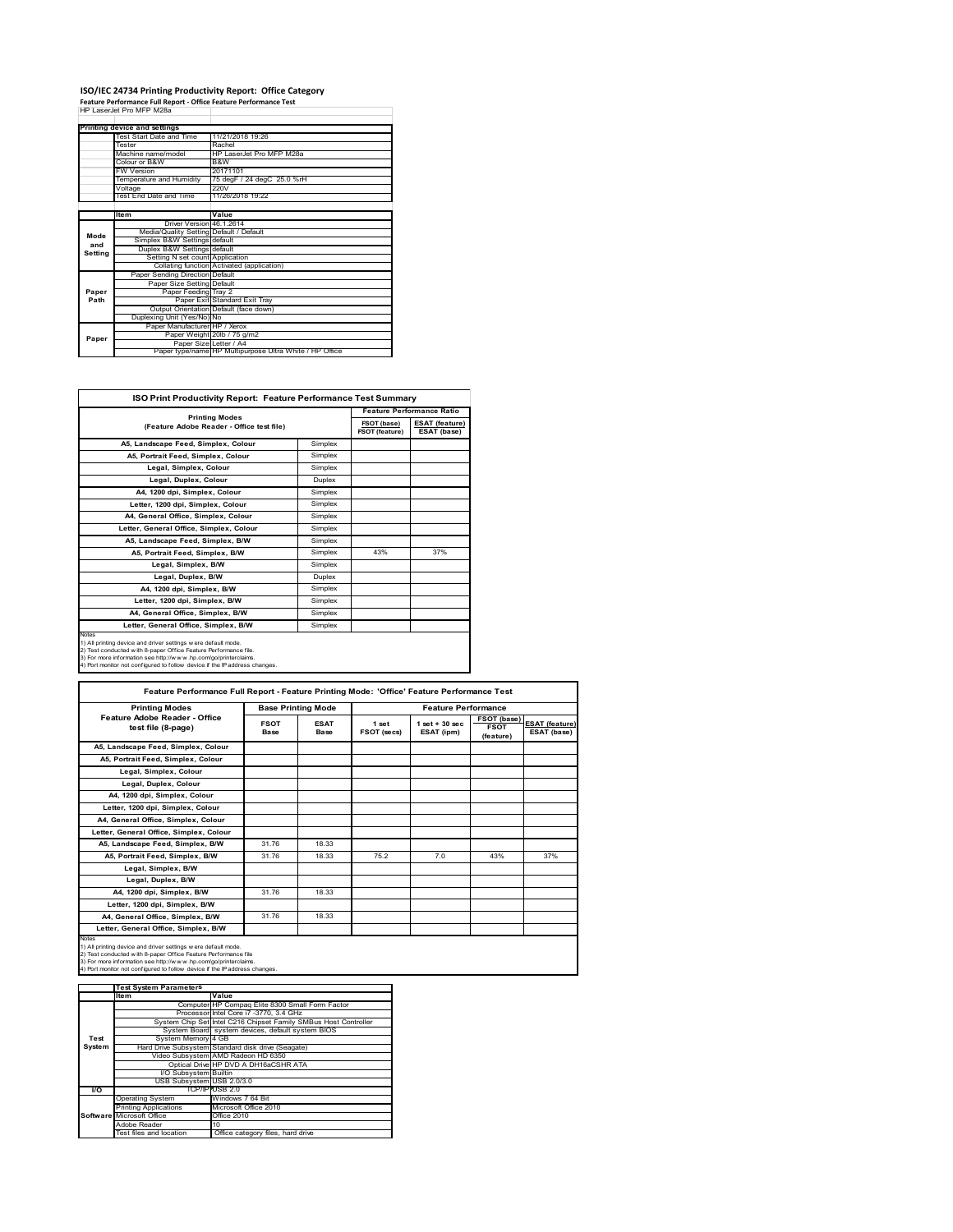## **ISO/IEC 17629 First Print Out Time Report: Office Category**

| <b>Full Detailed Test Report - LETTER</b> |
|-------------------------------------------|
| HP LaserJet MFP Pro M28a                  |

|            | Printing device and settings               |                                |  |
|------------|--------------------------------------------|--------------------------------|--|
|            | Test Start Date and Time                   | 11/5/2017 22:48                |  |
|            | Tester                                     | tongmei                        |  |
|            | Machine name/model                         | HP LaserJet MFP Pro M28a       |  |
|            | Colour or B&W                              | B&W                            |  |
|            | <b>FW Version</b>                          | 20171101                       |  |
|            | Configuration (options)                    | Default                        |  |
|            | Controller                                 | 11800                          |  |
|            | Printing device page count                 | Not Specified                  |  |
|            | Printing supplies page count Not Specified |                                |  |
|            | Temperature and Humidity                   | 75 degF / 24 degC 25.0 %rH     |  |
|            | Voltage                                    | 220V                           |  |
|            | Test End Date and Time                     | 12/5/2018 0:20                 |  |
|            |                                            |                                |  |
|            | <b>Item</b>                                | Value                          |  |
| Mode       | PDL and driver version                     | 46.1.2614                      |  |
| and        | Print Quality mode                         | default                        |  |
| Setting    | <b>B&amp;W</b> settings                    | default                        |  |
|            | Paper feed orientation                     | Short Edge                     |  |
| Paper      | Paper type setting                         | default                        |  |
|            | Paper feeding                              | Standard cassette              |  |
|            | Paper exit                                 | Standard exit tray             |  |
| Paper Path | Output orientation                         | default (face up or face down) |  |

**FPOT from Ready (seconds)**<br>Simplex 7.98 **ISO First Page Out Time Summary Report: Office Category** Summary Report: **Letter B&W**

**Duplex**<br>Notes<br>1) All printing device and driver settings were default mode.<br>2) For the BM results, the print driver was set to "print in BM".<br>4) For more information see http://www.hp.com/golprinterclaims.<br>4) Port monitor

|                                                        |                                                                                                                                                                                                                                                                                                                                                                                                              | ISO First Page Out Time Report: Office Category |                                   |                              |                            |                   |            |
|--------------------------------------------------------|--------------------------------------------------------------------------------------------------------------------------------------------------------------------------------------------------------------------------------------------------------------------------------------------------------------------------------------------------------------------------------------------------------------|-------------------------------------------------|-----------------------------------|------------------------------|----------------------------|-------------------|------------|
| <b>Detailed Report: LETTER</b>                         |                                                                                                                                                                                                                                                                                                                                                                                                              | Word<br>(seconds)                               | Excel<br>(seconds)                | Adobe<br>Reader<br>(seconds) | Average<br>(seconds)       | <b>Delay Time</b> |            |
|                                                        | FPOT from Ready - Simplex                                                                                                                                                                                                                                                                                                                                                                                    |                                                 |                                   |                              |                            |                   |            |
|                                                        | FPOT from Ready - Duplex                                                                                                                                                                                                                                                                                                                                                                                     |                                                 |                                   |                              |                            |                   |            |
| <b>Color Mode</b>                                      | FPOT from Sleep - Simplex                                                                                                                                                                                                                                                                                                                                                                                    |                                                 |                                   | N/A                          |                            |                   |            |
|                                                        | Recovery Time                                                                                                                                                                                                                                                                                                                                                                                                |                                                 |                                   |                              |                            |                   |            |
|                                                        | FPOT from Off - Simplex                                                                                                                                                                                                                                                                                                                                                                                      |                                                 |                                   |                              |                            |                   |            |
|                                                        | Warm-up Time                                                                                                                                                                                                                                                                                                                                                                                                 |                                                 |                                   |                              |                            |                   |            |
|                                                        | FPOT from Ready - Simplex                                                                                                                                                                                                                                                                                                                                                                                    | 8.49                                            | 7.81                              | 7.63                         | 7.98                       | 49 Seconds        |            |
|                                                        | FPOT from Ready - Duplex                                                                                                                                                                                                                                                                                                                                                                                     |                                                 |                                   |                              |                            |                   |            |
| <b>B&amp;W Mode</b>                                    | FPOT from Sleep - Simplex                                                                                                                                                                                                                                                                                                                                                                                    |                                                 |                                   | 791                          |                            | 61 Minutes        |            |
|                                                        | Recovery Time                                                                                                                                                                                                                                                                                                                                                                                                |                                                 |                                   | 0.3                          |                            |                   |            |
|                                                        |                                                                                                                                                                                                                                                                                                                                                                                                              |                                                 |                                   |                              |                            |                   |            |
|                                                        | FPOT from Off - Simplex                                                                                                                                                                                                                                                                                                                                                                                      |                                                 |                                   | 16.91                        |                            |                   |            |
| Notes                                                  | Warm-up Time                                                                                                                                                                                                                                                                                                                                                                                                 |                                                 |                                   | 9.28                         |                            |                   |            |
| <b>HP Data Table</b><br><b>Detailed Report: LETTER</b> | 1) All printing device and driver settings w ere default mode.<br>2) For the B/W results, the print driver w as set to "print in B/W".<br>3) For more information see http://www.hp.com/go/printerclaims.<br>4) Port monitor not configured to follow device if the IP address changes.<br>5) Page counts w ere collected after completion of the tests.<br>6) Details for FPOT from Sleep are show n below. | <b>FPOT Avg</b><br>(se cs)                      | <b>FPOT</b> (secs)<br>Iteration 1 | FPOT (secs)<br>Iteration 2   | FPOT (secs)<br>Iteration 3 | Application       | Delay Time |
|                                                        | FPOT from Sleep                                                                                                                                                                                                                                                                                                                                                                                              | N/A                                             | N/A                               | N/A                          | N/A                        | Adobe Reader      |            |
| <b>Color Mode</b>                                      | FPOT from Sleep (15 minutes)<br>HP/Non ISO Test                                                                                                                                                                                                                                                                                                                                                              | N/A                                             | N/A                               | N/A                          | N/A                        | Adobe Reader      |            |
| <b>B&amp;W Mode</b>                                    | FPOT from Sleep                                                                                                                                                                                                                                                                                                                                                                                              | 7.91                                            | 7.88                              | 7.93                         | N/A                        | Adobe Reader      | 61 Minutes |

|                                  | <b>Test System Parameters</b> |                                     |  |  |  |
|----------------------------------|-------------------------------|-------------------------------------|--|--|--|
|                                  | <b>Item</b>                   | Value                               |  |  |  |
|                                  | Computer                      | HP Z240 SFF Workstation             |  |  |  |
|                                  | Processor                     | Intel Core i7 -6770, 3.4 GHz        |  |  |  |
|                                  | System Chip Set               | Intel SKL/KBL Mobile/Desktop        |  |  |  |
|                                  | System Board                  | system devices, default system BIOS |  |  |  |
| Test                             | <b>System Memory</b>          | 8 GB                                |  |  |  |
| System                           | Hard Drive Subsystem          | Turbo Drive G2 256GB PCle SSD       |  |  |  |
|                                  | Video Subsystem               | Microsoft Basic Display Adaptor     |  |  |  |
|                                  | Optical Drive                 | HP HLDS DVDRW GUD1N                 |  |  |  |
|                                  | I/O Subsystem                 | Builtin                             |  |  |  |
|                                  | <b>USB Subsystem</b>          | USB 2.0/3.0                         |  |  |  |
| Printing<br>Device<br>Connection | TCP/IP                        | 10/1000                             |  |  |  |
|                                  | <b>Operating System</b>       | Win 10 Enterprise 64 Bit (10240)    |  |  |  |
|                                  |                               | Microsoft Word 2016                 |  |  |  |
| Software                         | <b>Printing Applications</b>  | Microsoft Excel 2016                |  |  |  |
|                                  |                               | Adobe Reader DC                     |  |  |  |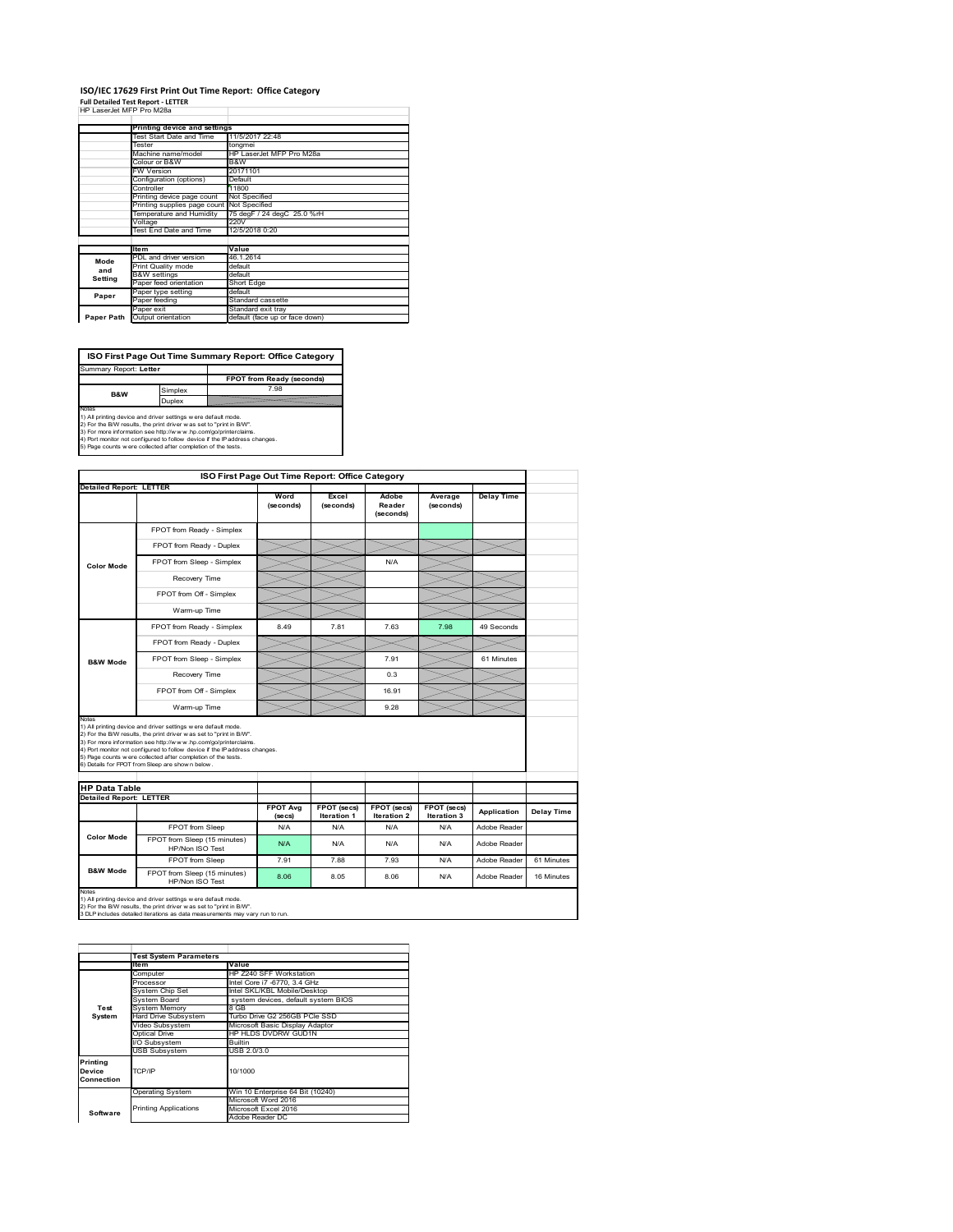#### **ISO/IEC 17629 First Print Out Time Report: Office Category Full Detailed Test Report ‐ A4**

|  | HP LaserJet MFP Pro M28a |  |  |
|--|--------------------------|--|--|

|            | Printing device and settings |                                |  |
|------------|------------------------------|--------------------------------|--|
|            | Test Start Date and Time     | 11/5/2017 22:48                |  |
|            | Tester                       | tongmei                        |  |
|            | Machine name/model           | HP LaserJet MFP Pro M28a       |  |
|            | Colour or B&W                | B&W                            |  |
|            | <b>FW Version</b>            | 20171101                       |  |
|            | Configuration (options)      | Default                        |  |
|            | Controller                   | 11800                          |  |
|            | Printing device page count   | Not Specified                  |  |
|            | Printing supplies page count | Not Specified                  |  |
|            | Temperature and Humidity     | 75 degF / 24 degC 25.0 %rH     |  |
|            | Voltage                      | 220V                           |  |
|            | Test End Date and Time       | 12/5/2018 0:20                 |  |
|            |                              |                                |  |
|            | <b>Item</b>                  | Value                          |  |
| Mode       | PDL and driver version       | 46.1.2614                      |  |
| and        | Print Quality mode           | default                        |  |
| Setting    | <b>B&amp;W</b> settings      | default                        |  |
|            | Paper feed orientation       | Short Edge                     |  |
| Paper      | Paper type setting           | default                        |  |
|            | Paper feeding                | Standard cassette              |  |
|            | Paper exit                   | Standard exit tray             |  |
| Paper Path | Output orientation           | default (face up or face down) |  |

**ISO First Page Out Time Summary Report: Office Category**

**FPOT from Ready (seconds)** Simplex 8.24 Duplex Notes<br>1) All printing device and driver settings were default mode.<br>2) For the BAV results, the print driver was set to "print in BAV".<br>3) For more information see http://www.hp.com/golprinterclaims.<br>4) Port monitor not co Summary Report: A4 **B&W**

|                            | ISO First Page Out Time Report: Office Category                                                                                                                                                                                                                                                                                                                                                              |                            |                                   |                                   |                            |                   |            |
|----------------------------|--------------------------------------------------------------------------------------------------------------------------------------------------------------------------------------------------------------------------------------------------------------------------------------------------------------------------------------------------------------------------------------------------------------|----------------------------|-----------------------------------|-----------------------------------|----------------------------|-------------------|------------|
| Detailed Report: A4        |                                                                                                                                                                                                                                                                                                                                                                                                              |                            |                                   |                                   |                            |                   |            |
|                            |                                                                                                                                                                                                                                                                                                                                                                                                              | Word<br>(seconds)          | Excel<br>(seconds)                | Adobe<br>Reader<br>(seconds)      | Average<br>(seconds)       | <b>Delay Time</b> |            |
|                            | FPOT from Ready - Simplex                                                                                                                                                                                                                                                                                                                                                                                    |                            |                                   |                                   |                            |                   |            |
|                            | FPOT from Ready - Duplex                                                                                                                                                                                                                                                                                                                                                                                     |                            |                                   |                                   |                            |                   |            |
| <b>Color Mode</b>          | FPOT from Sleep - Simplex                                                                                                                                                                                                                                                                                                                                                                                    |                            |                                   | N/A                               |                            |                   |            |
|                            | Recovery Time                                                                                                                                                                                                                                                                                                                                                                                                |                            |                                   |                                   |                            |                   |            |
|                            | FPOT from Off - Simplex                                                                                                                                                                                                                                                                                                                                                                                      |                            |                                   |                                   |                            |                   |            |
|                            | Warm-up Time                                                                                                                                                                                                                                                                                                                                                                                                 |                            |                                   |                                   |                            |                   |            |
|                            | FPOT from Ready - Simplex                                                                                                                                                                                                                                                                                                                                                                                    | 8.79                       | 8.00                              | 7.91                              | 8.24                       | 49 Seconds        |            |
|                            | FPOT from Ready - Duplex                                                                                                                                                                                                                                                                                                                                                                                     |                            |                                   |                                   |                            |                   |            |
| <b>B&amp;W Mode</b>        | FPOT from Sleep - Simplex                                                                                                                                                                                                                                                                                                                                                                                    |                            |                                   | 8.24                              |                            | 61 Minutes        |            |
|                            | Recovery Time                                                                                                                                                                                                                                                                                                                                                                                                |                            |                                   | 0.3                               |                            |                   |            |
|                            |                                                                                                                                                                                                                                                                                                                                                                                                              |                            |                                   |                                   |                            |                   |            |
|                            | FPOT from Off - Simplex                                                                                                                                                                                                                                                                                                                                                                                      |                            |                                   | 23.62                             |                            |                   |            |
| Notes                      | Warm-up Time                                                                                                                                                                                                                                                                                                                                                                                                 |                            |                                   | 15.71                             |                            |                   |            |
| <b>HP Data Table</b>       | 1) All printing device and driver settings w ere default mode.<br>2) For the B/W results, the print driver w as set to "print in B/W".<br>3) For more information see http://www.hp.com/go/printerclaims.<br>4) Port monitor not configured to follow device if the IP address changes.<br>5) Page counts w ere collected after completion of the tests.<br>6) Details for FPOT from Sleep are show n below. |                            |                                   |                                   |                            |                   |            |
|                            |                                                                                                                                                                                                                                                                                                                                                                                                              |                            |                                   |                                   |                            |                   |            |
| <b>Detailed Report: A4</b> |                                                                                                                                                                                                                                                                                                                                                                                                              | <b>FPOT Avg</b><br>(se cs) | FPOT (secs)<br><b>Iteration 1</b> | FPOT (secs)<br><b>Iteration 2</b> | FPOT (secs)<br>Iteration 3 | Application       | Delay Time |
|                            | FPOT from Sleep                                                                                                                                                                                                                                                                                                                                                                                              | N/A                        | N/A                               | N/A                               | N/A                        | Adobe Reader      |            |
| <b>Color Mode</b>          | FPOT from Sleep (15 minutes)<br>HP/Non ISO Test                                                                                                                                                                                                                                                                                                                                                              | N/A                        | N/A                               | N/A                               | N/A                        | Adobe Reader      |            |
| <b>B&amp;W Mode</b>        | FPOT from Sleep                                                                                                                                                                                                                                                                                                                                                                                              | 8.24                       | 8.25                              | 8.23                              | N/A                        | Adobe Reader      | 61 Minutes |

1) All printing device and driver settings w ere default mode.<br>2) For the B/W results, the print driver w as set to "print in B/W".<br>3 DLP includes detailed iterations as data measurements may vary run to run.

|                                  | <b>Test System Parameters</b> |                                     |  |  |  |
|----------------------------------|-------------------------------|-------------------------------------|--|--|--|
|                                  | <b>Item</b>                   | Value                               |  |  |  |
|                                  | Computer                      | HP Z240 SFF Workstation             |  |  |  |
|                                  | Processor                     | Intel Core i7 -6770, 3.4 GHz        |  |  |  |
|                                  | System Chip Set               | Intel SKL/KBL Mobile/Desktop        |  |  |  |
|                                  | System Board                  | system devices, default system BIOS |  |  |  |
| Test                             | <b>System Memory</b>          | 8 GB                                |  |  |  |
| System                           | <b>Hard Drive Subsystem</b>   | Turbo Drive G2 256GB PCle SSD       |  |  |  |
|                                  | Video Subsystem               | Microsoft Basic Display Adaptor     |  |  |  |
|                                  | <b>Optical Drive</b>          | HP HLDS DVDRW GUD1N                 |  |  |  |
|                                  | I/O Subsystem                 | <b>Builtin</b>                      |  |  |  |
|                                  | <b>USB Subsystem</b>          | USB 2.0/3.0                         |  |  |  |
| Printing<br>Device<br>Connection | TCP/IP                        | 10/1000                             |  |  |  |
|                                  | <b>Operating System</b>       | Win 10 Enterprise 64 Bit (10240)    |  |  |  |
|                                  |                               | Microsoft Word 2016                 |  |  |  |
| Software                         | <b>Printing Applications</b>  | Microsoft Excel 2016                |  |  |  |
|                                  |                               | Adobe Reader DC                     |  |  |  |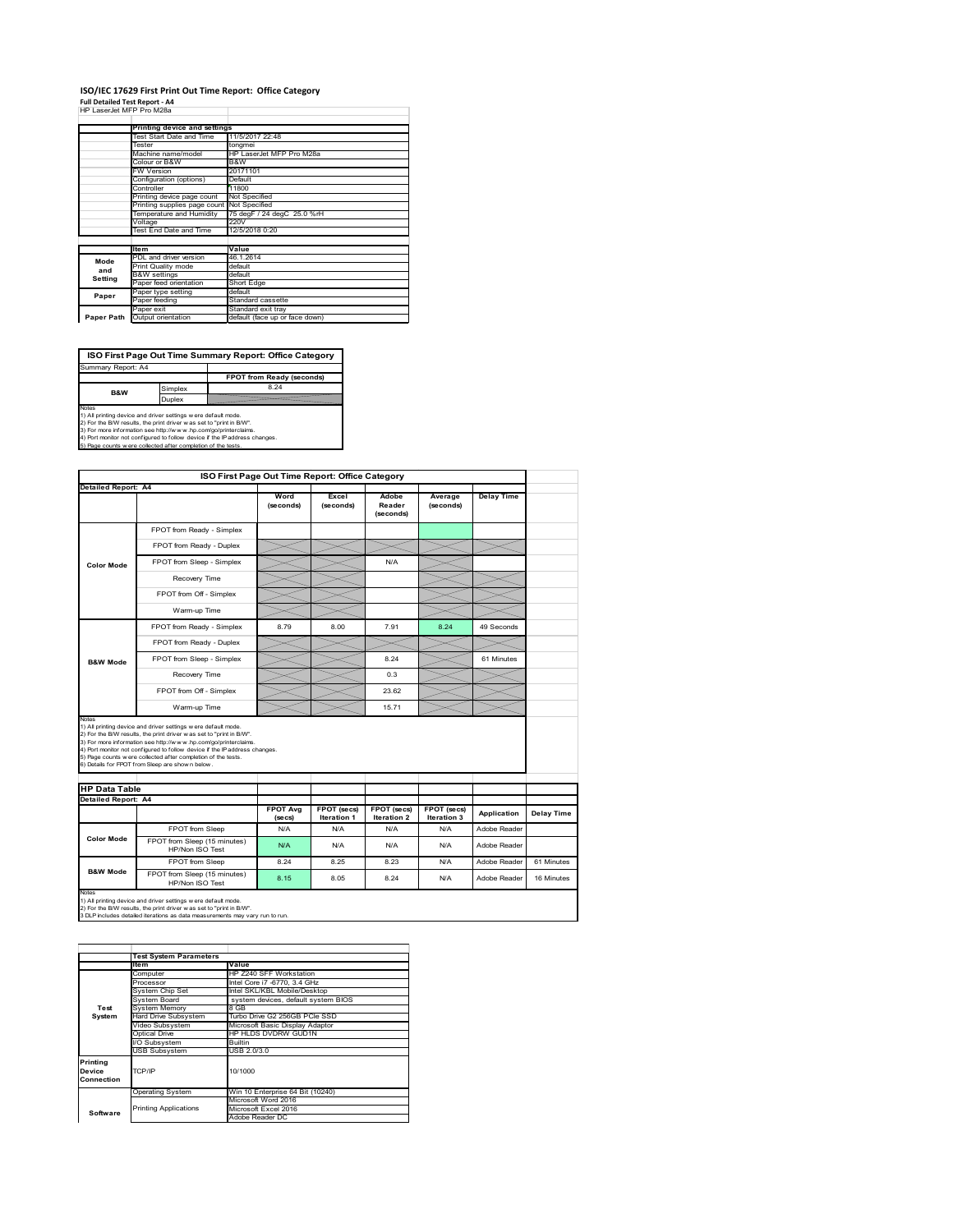### **ISO/IEC 29183 Copy Productivity Report**

**Full Detailed Test Report ‐ LETTER**

|             | <b>Full Detailed Test Report - LETTER</b>                |                                                     |
|-------------|----------------------------------------------------------|-----------------------------------------------------|
|             | HP LaserJet Pro MFP M28a                                 |                                                     |
|             |                                                          |                                                     |
|             | <b>Machine Setup Information</b>                         |                                                     |
|             | Test Start Date and Time 11/5/2017 20:45                 |                                                     |
|             |                                                          | <b>Tester Rachel</b>                                |
|             |                                                          | Machine name/model HP LaserJet Pro MFP M28a         |
|             | Colour or B&W B&W                                        |                                                     |
|             | FW Version 20171101                                      |                                                     |
|             | Configuration (options) Not Specified                    |                                                     |
|             |                                                          | Temperature and Humidity 75 degF / 24 degC 25.0 %rH |
|             | Test End Date and Time: 11/13/2017 1:33                  |                                                     |
|             |                                                          |                                                     |
|             | Pre-set Item                                             | <b>Pre-set Value</b>                                |
|             | Output Resolution Default                                |                                                     |
|             | Output Quality Default                                   |                                                     |
| Mode        |                                                          | Copying Mode Colour for Colour and B&W for B&W      |
|             | Auto Density Adjustment Default                          |                                                     |
|             |                                                          | Collating function Set in Control Panel             |
| Paper       | Paper Sending Direction Default                          |                                                     |
|             | Paper Type Setting Default                               |                                                     |
| Paper       | Paper Feeding Tray 2                                     |                                                     |
| Path        | Paper Exit Default                                       |                                                     |
|             |                                                          | Face Up Exit Default (face down)                    |
|             | Fixing Capability Default                                |                                                     |
| Temporary   | Image Quality Stability Default                          |                                                     |
| <b>Stop</b> | Capacity of Paper Default                                |                                                     |
|             | Others None                                              |                                                     |
|             |                                                          |                                                     |
|             | Paper Manufacturer HP / Xerox                            |                                                     |
| Paper       |                                                          | Paper Weight 20lb / 75 g/m2                         |
|             | Donor $C = \begin{bmatrix} 1 & 1 \\ 0 & 1 \end{bmatrix}$ |                                                     |

| Paper | . .                    |                                                         |
|-------|------------------------|---------------------------------------------------------|
|       | Paper SizelLetter / A4 |                                                         |
|       |                        | Paper type/name HP Multipurpose Ultra White / HP Office |
|       |                        |                                                         |
|       |                        |                                                         |

| Summary Report: Letter |              |             |
|------------------------|--------------|-------------|
|                        |              |             |
|                        | <b>sFCOT</b> | sESAT (ipm) |
| B&W                    | 11.73        | 19 17       |

Notes

First Copy Out and Copy Speed measured using ISO/IEC 29183, excludes first set of test documents. For more information see http://w w w .hp.com/go/printerclaims. Exact speed varies depending on the system configuration and document.

Only Target A w as used, all test documents have the same Saturated throughput. Reference ISO/IEC29183:2010 Clause 5, Sections 5.3.1 and 5.3.2

| Detailed Report: LETTER |               |              |       |             |                |             |
|-------------------------|---------------|--------------|-------|-------------|----------------|-------------|
|                         |               |              |       |             |                |             |
|                         | <b>Target</b> | sFCOT (secs) |       | sEFTP (ipm) |                | sESAT (ipm) |
|                         |               |              | 1copy | 1copy+30sec | 1copy+4minutes |             |
|                         | Α             | 11.73        | 5.11  | 15.33       | 17.45          | 19.17       |
|                         |               |              |       | 11 sets     | 78 sets        |             |
|                         | B             |              |       |             |                |             |
|                         |               |              |       |             |                |             |
| B&W                     | C             |              |       |             |                |             |
|                         |               |              |       |             |                |             |
|                         | D             |              |       |             |                |             |
|                         |               |              |       |             |                |             |
|                         | Average       | 11.73        | 5.11  | 15.33       | 17.45          | 19.17       |

#### Notes

First Copy Out and Copy Speed measured using ISO/IEC 29183, excludes first set of test documents. For more information see http://w w w .hp.com/go/printerclaims. Exact speed varies depending on the system configuration and document. Only Target A w as used, all test documents have the same Saturated throughput. Reference ISO/IEC29183:2010 Clause 5, Sections 5.3.1 and 5.3.2